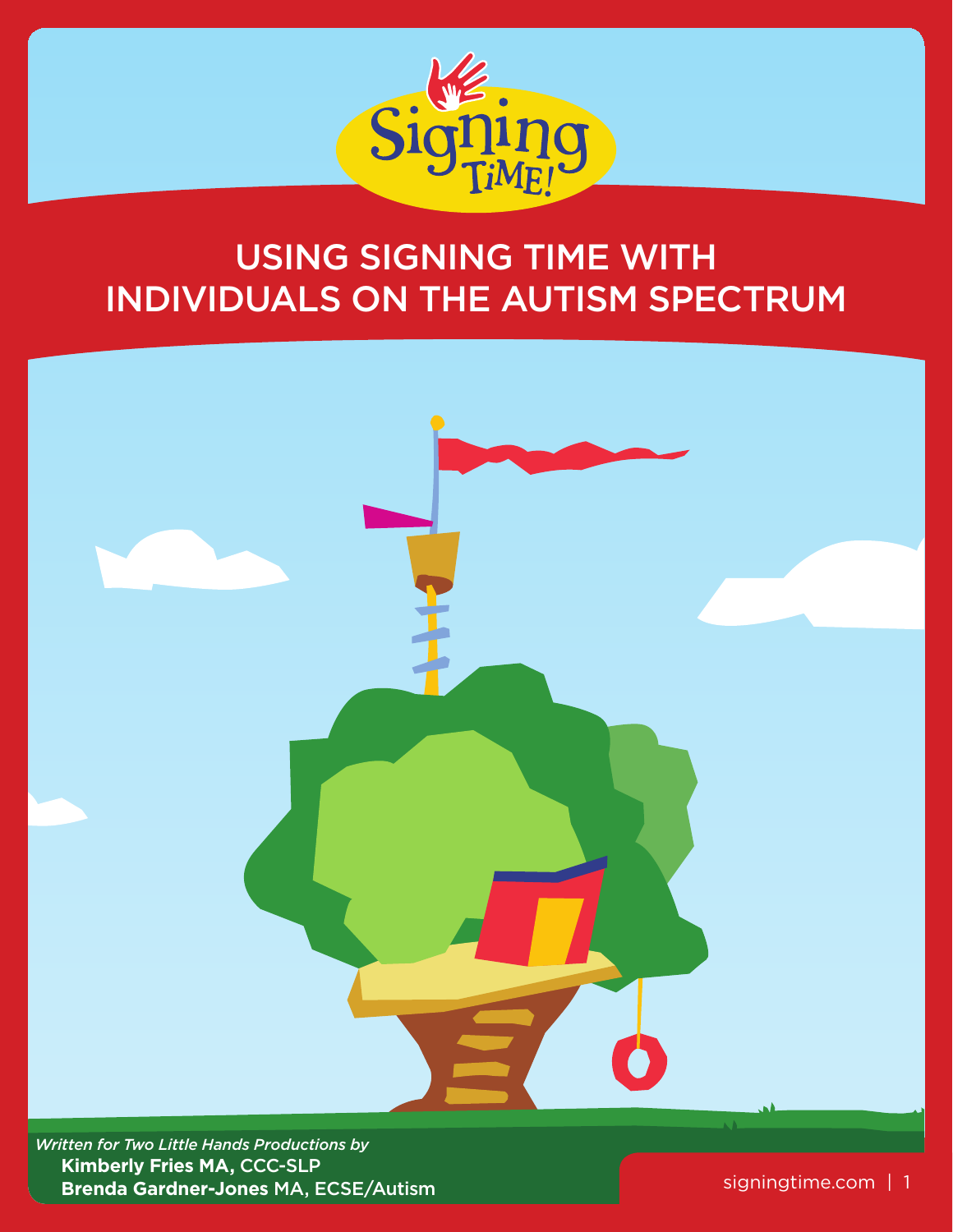

# WHAT IS AUTISM?<sup>1</sup>

Autism Spectrum Disorders (ASD) are neurological disorders that appear within the first three years of life. An ASD diagnosis is given by a health professional, based on an assessment of a child's behavior, and is defined by the presence of certain deficits and excesses in a child's behavior.

*The following chart is provided for general informational purposes only and is not intended as a tool for diagnosis.*

| <b>COMMON DEFICITS</b><br><b>IN ASD</b>                                                                                                                                                                          | <b>COMMON EXCESSES</b><br><b>IN ASD</b>                                                                                                                                                                                                | For some individuals with<br>Autism, language and social                                                                                                                                                                                                                                                                                                                                                               |
|------------------------------------------------------------------------------------------------------------------------------------------------------------------------------------------------------------------|----------------------------------------------------------------------------------------------------------------------------------------------------------------------------------------------------------------------------------------|------------------------------------------------------------------------------------------------------------------------------------------------------------------------------------------------------------------------------------------------------------------------------------------------------------------------------------------------------------------------------------------------------------------------|
| <b>Communication: delay or</b><br>lack of communication,<br>or an inability to engage in<br>conversation; Echolalia<br>(automatically repeating<br>words or phrases spoken<br>by another person)                 | <b>Stereotypic Behaviors</b><br>(sometimes referred to<br>as "self-stimulatory"<br>behaviors): perseverative or<br>repetitive behaviors such as<br>lining up toys; insistence on<br>sameness, or difficulty with<br>changes in routine | skills do not develop in early<br>childhood. For others,<br>development appears to be<br>normal for a year or two<br>before children seem to lose<br>language and skills.<br>Other characteristics of Autism                                                                                                                                                                                                           |
| Play Skills: lack of<br>age-appropriate toy play<br>and/or imaginary play                                                                                                                                        | <b>Aggression: includes</b><br>self-injurious behaviors<br>such as head-banging,<br>and also hitting, biting,<br>scratching, pinching, etc.                                                                                            | may include:<br>absence of natural imitation<br>tendencies (play behaviors,<br>words/sounds, gestures, etc.)<br>short attention span<br>$\bullet$<br>impulsivity or acting without<br>$\bullet$<br>thinking of consequences<br>oversensitivity (or some-<br>$\bullet$<br>times lack of sensitivity)<br>to touch or sound<br>difficulty sleeping<br>$\bullet$<br>limited diets or eating<br>$\bullet$<br>non-food items |
| <b>Social Interaction: limited</b><br>or inconsistent eye contact,<br>peer interaction, and joint<br>or "shared" attention<br>(attending to something<br>when referenced by another,<br>bringing items to share) | Non-Compliance: can<br>include running away, body<br>flopping, ignoring others                                                                                                                                                         |                                                                                                                                                                                                                                                                                                                                                                                                                        |
| <b>Self-Help Skills:</b><br>delayed self-feeding,<br>toilet training, etc.                                                                                                                                       | <b>Tantrums:</b> screaming,<br>crying, etc. for prolonged<br>periods of time (can include<br>destructive, aggressive and<br>self-injurious behavior)                                                                                   | odd/inappropriate<br>$\bullet$<br>display of feelings,<br>facial expressions,<br>or mood ("affect")                                                                                                                                                                                                                                                                                                                    |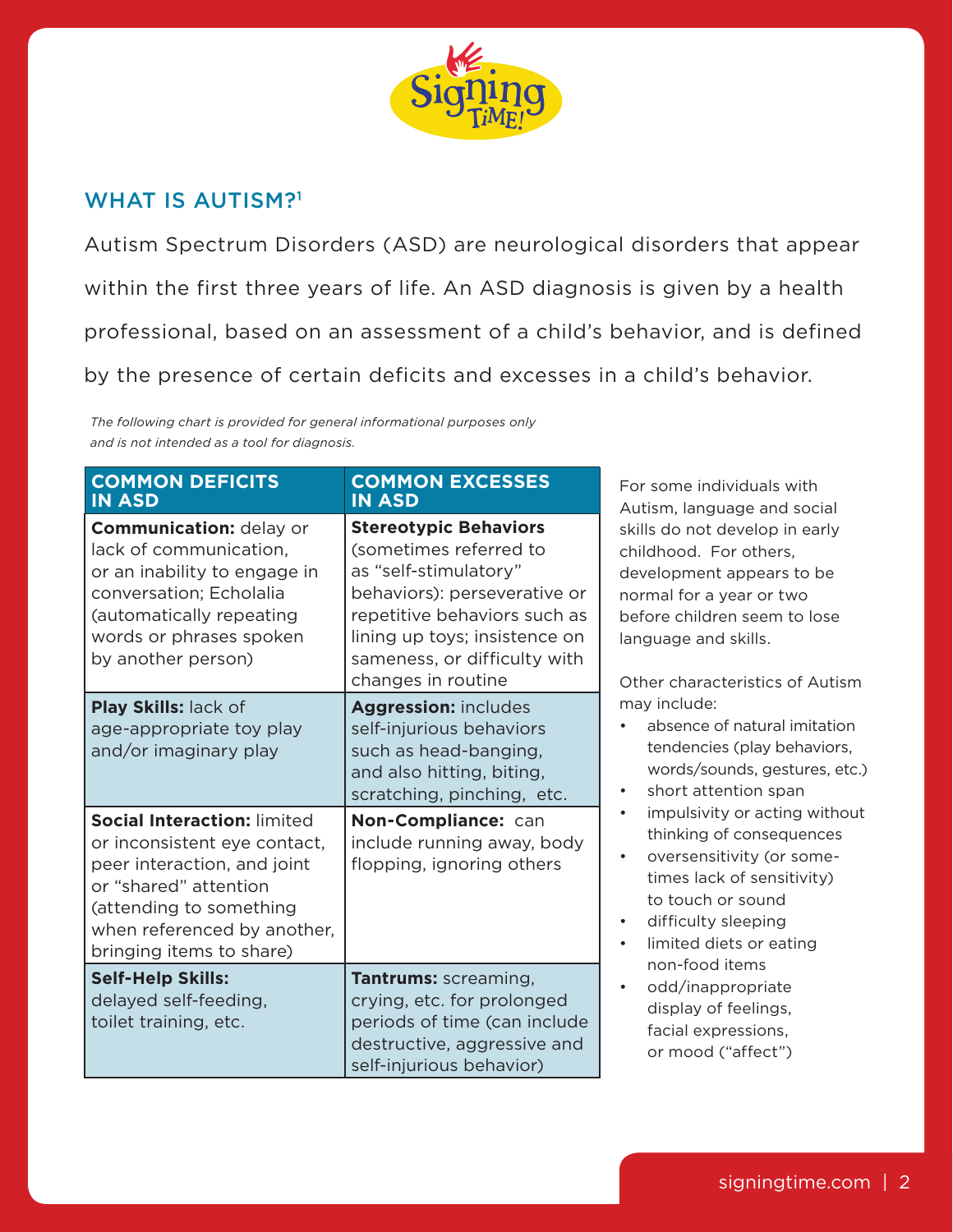

# Common Challenges for Individuals with Autism and Their Caregivers

While Autism affects every aspect of development, one of the biggest challenges for children with Autism is communication. The inability to effectively communicate impacts all areas of development. Furthermore, a child with Autism may also struggle with non-verbal language such as gestures, facial expression and body language. This affects play, interaction with peers and family members, and the ability to get wants and needs met without resorting to alternate. and often undesired behaviors. Tantrums, aggression, and selfinjurious behaviors often result from frustration related to an inability to tell others what he/ she wants or needs. The child with Autism may run away from a difficult situation or drop to the floor in protest. He may cry or bang his head when he is unable to tell someone what he wants. He may pinch or hit others because he is unable to get a desired item.

*The child with Autism may run away from a difficult situation or drop to the floor in protest.* 

However, if the child has a way to communicate effectively, tantrums and aggressive behaviors may significantly decrease. Caregivers may also feel like they are finally able to do something to help and to connect with the child. A means of effective two-way communication can positively impact the family dynamic as frustration is replaced with meaningful interactions. Family members are empowered with the ability to personally make positive changes in the child's life.

# Sign Language for Effective **COMMUNICATION**

While Picture Communication Exchange Systems (PECS) are widely used within the Autism community, there are several studies showing the benefits of sign language. Research has repeatedly shown that sign language does NOT impede the acquisition of verbal language. In fact, studies regarding PECS vs. sign language have shown that teaching sign language can lead to increased levels of verbalizations in children with Autism.2 There are approaches such as Applied Verbal Behavior and related assessments such as the ABLLS-R (Assessment of Basic Language and Learning Skills – the assessment protocol commonly used with Verbal Behavior programs) that include and even focus on teaching sign language to individuals with limited verbal skills.

Research also supports the use of videos for the purpose of demonstrating new behaviors ("video modeling") to effectively teach skill sets to individuals with Autism.<sup>3</sup>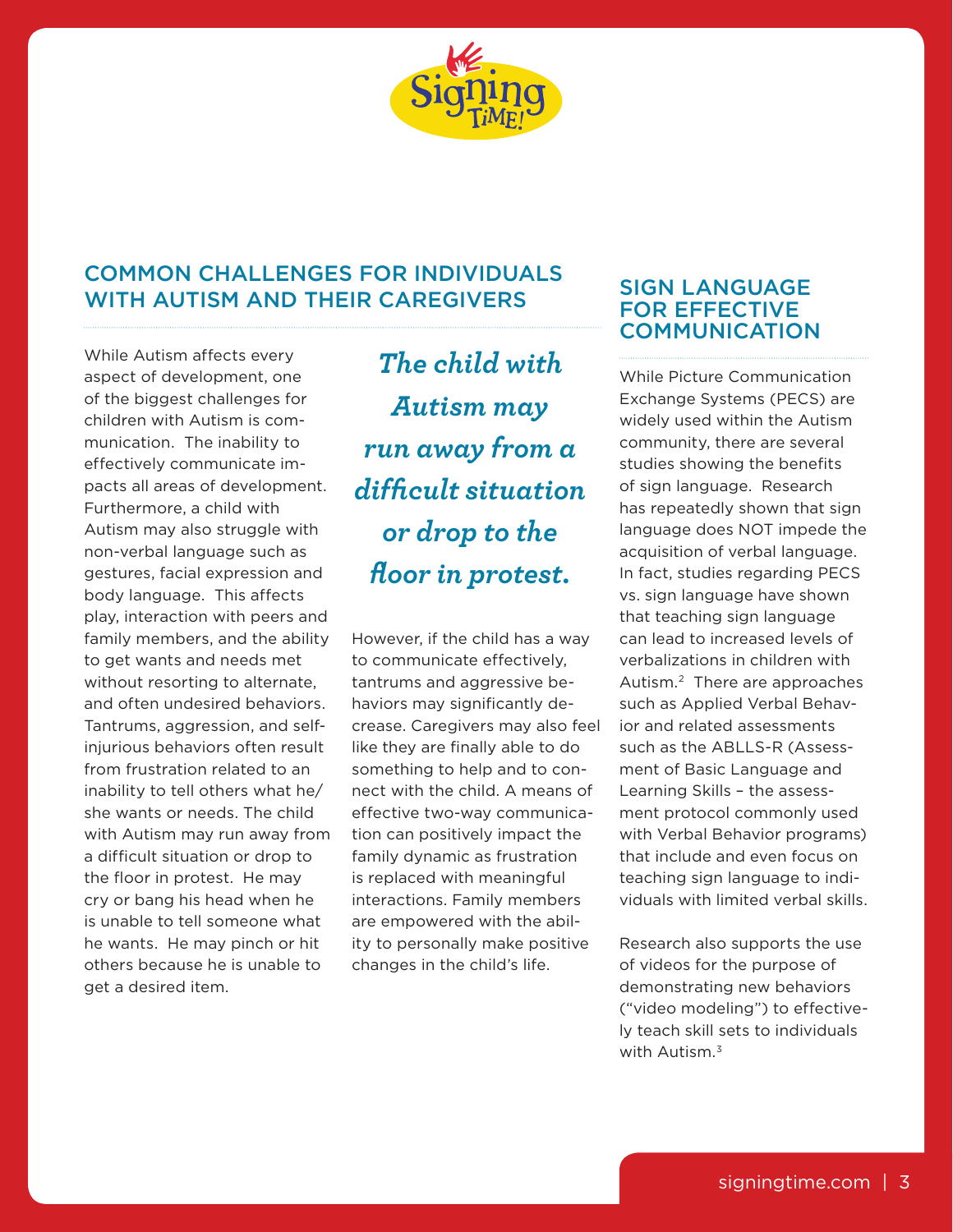

## WHAT IS Signing Time?

Signing Time is a family of products (DVDs, Music CDs, books, and flashcards) that teach true American Sign Language (ASL) vocabulary. Signing Time products are created for children from 6 months up through 8 years, but appeal to all ages and abilities.

Signing Time DVDs feature children and adults who model each sign, interwoven with original music, real-life scenes, and animated segments. The combination of visual-auditorykinesthetic teaching results in an effective, multi-sensory approach to learning. Each DVD teaches an average of 30 signs. At the time of this publication, there are 34 DVDs available for purchase.



The co-creator and host of Signing Time is Rachel Coleman, who is a mother to two girls: Leah, who is deaf, and Lucy, who has cerebral palsy and spina bifida. She and her husband began signing with Leah when she was diagnosed as profoundly deaf at 14 months old.

Prior to learning that Leah was deaf, Rachel was a singer and songwriter. She has personally written all the songs in the Signing Time series and her fascinating life story has been featured in numerous national publications and media programs, including NBC's TODAY show.

Signing Time appeared on public television stations from 2006-2009, for which Rachel received an Emmy® nomination for the category entitled "Best Performer in a Children's Series." Coleman co-created the series with her sister, Emilie Brown, who is the mother of two boys, Alex, and Zak. (Cousins Alex and Leah are both featured in Signing Time along with Rachel.)

As the host of Signing Time, Rachel teaches each sign before embedding it within an original song, featuring video clips of infants, toddlers, young children and parents who sign the targeted words in real-life context.

*This is the key mission of Signing Time: to make basic sign language simple and engaging, not only for the child, but for everyone else in that child's life.*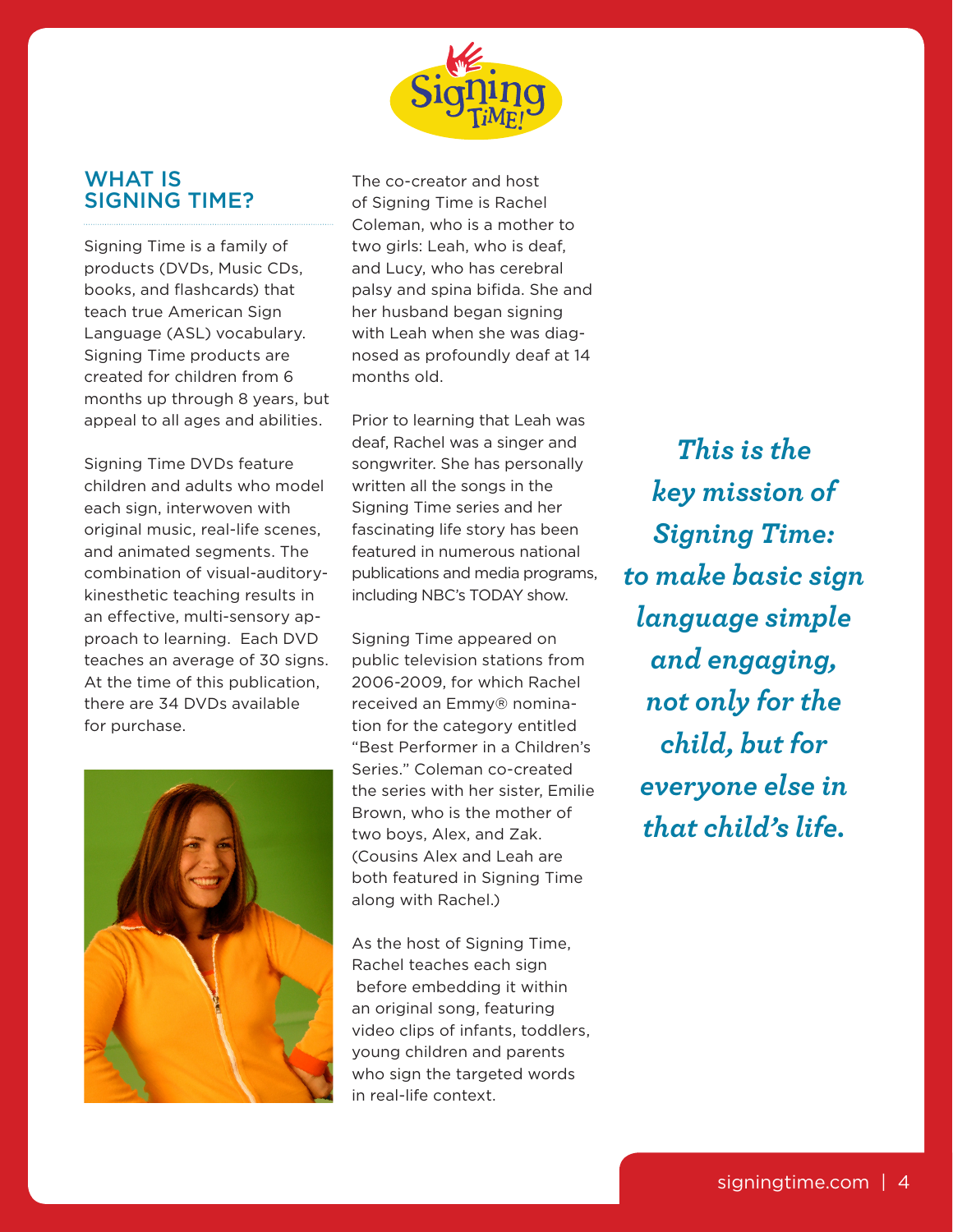

# How Signing Time!® Can Help?

*Most adults find it daunting to "learn sign language," but Signing Time DVDs make this process quite easy and fun.*



**Autism Play & Sign Set**

www.SigningTime.com/ Autism-Play-and-Sign-Set While children with ASD may learn signs directly from watching the DVDs, best outcomes result from families watching Signing Time together and incorporating the signs into their daily routines. Sign language is a two-way, face-to-face endeavor, and is most effective when everyone around the child is learning and using even a few basic signs.

**This is the key mission of Signing Time:** to make basic sign language *simple* and engaging, not only for the child, but for everyone else in that child's life.

Most adults find it daunting to "learn sign language," but Signing Time DVDs make this process quite easy and fun.

Although Signing Time was originally created for typicallydeveloping children as a way to learn ASL as a second language, many families of children with ASD have used the programs with notable success. Signing Time has been proven through the experience of thousands of families to be the premiere communication development tool for children with Autism -- or virtually any special need.

The use of similar-aged peers in the Signing Time DVDs results in effective videomodeling opportunities for the child with Autism.

The Signing Time songs are repetitive and simple to learn, giving multiple opportunities to view and imitate the songs and signs. Some of the more complex songs offer several layers of learning that make multiple viewings purposeful.

Signing Time board books and flash cards provide fun and functional ways for everyone in the family to learn and reference the signs being used for daily communication.

In addition to DVDs and related products, a wealth of free information is available at the Signing Time website, www.SigningTime.com, and in the parenting forums www.SigningTime.com/forums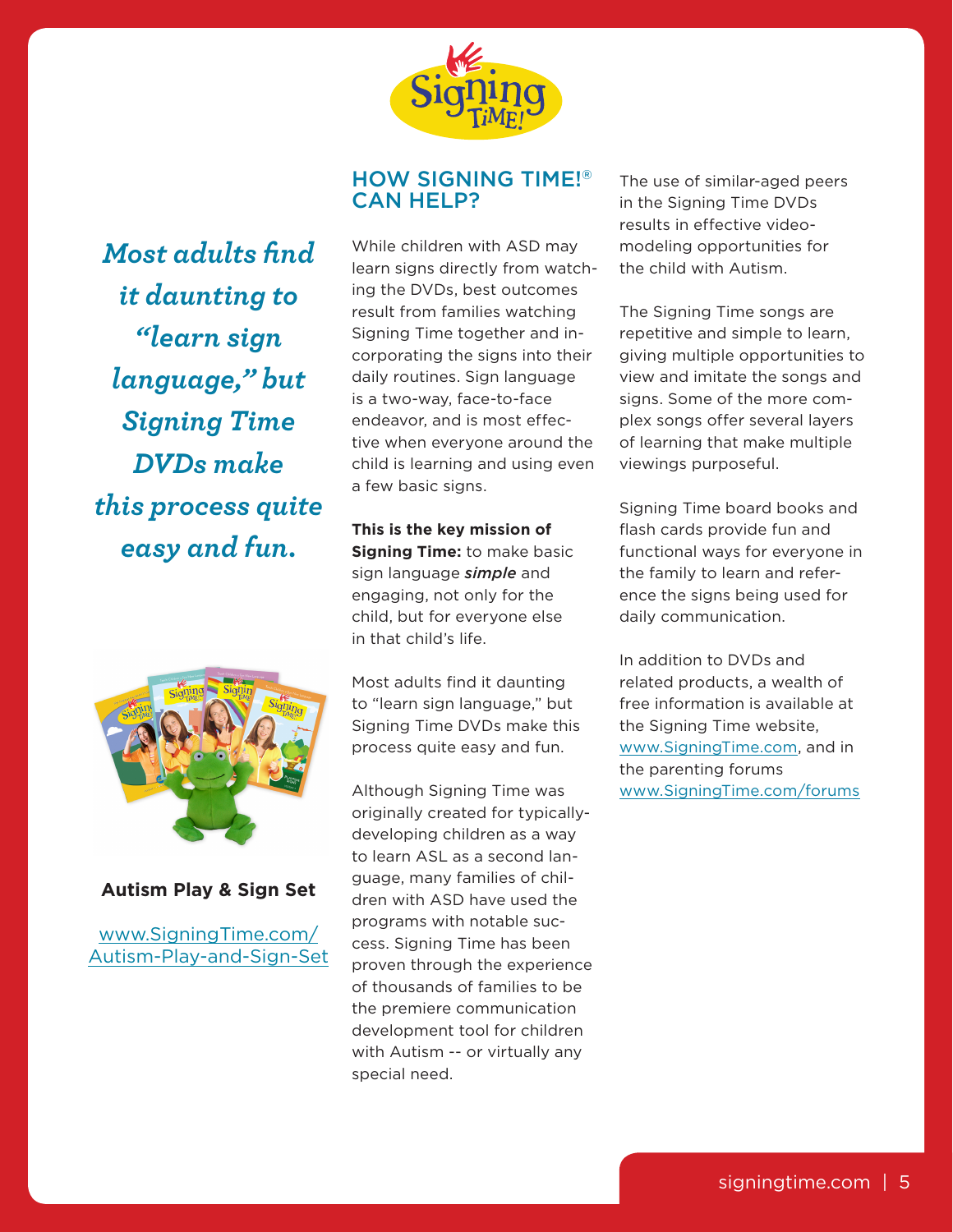

## How can I **INCORPORATE** Signing Time into my child's **TREATMENT** program?

Signing Time can fit in seamlessly with any type of educational program and can support your child's learning and behavioral progress.

Consider the following suggestions for incorporating Signing Time videos, CDs, books, and flashcards into your child's program:

- > Use Signing Time DVDs to make "down time" educational, or use as a reinforcer for the child who responds well to videos.
- > Teach Signing Time songs and signs with more direct teaching methods.
- > Use the Signing Time DVDs or CDs to check for skill generalization (transfer of learned skills to untrained or novel situations; seeing if the child will produce the signs they have learned without having to be expressly re-taught each time).
- > Post flashcards on the refrigerator as reminders for signs you are currently practicing.
- > Use the flashcards in your intensive behavior program (such as Applied Verbal Behavior or Discrete Trial programs) the way you would use other flash cards. Have your child identify the sign (receptive – understanding what is being signed to them; or expressive- signing the word themselves), match the sign to a photo of an object, etc.
- > Use flash cards as a visual prompt for verbal imitation and expressive labeling programs.
- > Use the books to check for generalization of learned signs or as a way to practice and maintain them.
- > Share Signing Time DVDs with your community to teach signs to family members and your child's peers. Increasing the number of people around you who sign gives more opportunities for meaningful social interaction.
- > Encourage her teacher to learn and use Signing Time songs in class for education or school performances.
- > Use DVDs as a way to pre-teach or pre-expose your child to upcoming signs/words that will be taught in a more direct method such as speech therapy.
- > Make "practice" books by putting pictures of the

signs you know into a photo album or plastic baggie for caregivers to use to help the child maintain skills.

- > Make ASL bingo games, matching worksheets, etc. with the flash cards and handouts found in the Signing Time Classroom Edition.
- > Use Signing Time CDs in the car to keep your child engaged in appropriate behaviors or to practice their signs.
- > Because Signing Time videos are thematic, ask your child's teacher to use one or two songs in class to teach the peers signs so they may interact more with your child when working on a coordinating theme.
- > Modify books into independent activities where children attach matching pictures of signs/objects onto the pages (using Velcro® or similar).

Any approach to working with a child with Autism should be tailored to meet your child's needs and to fit with his/her current treatment program. Get creative. The possibilities for incorporating Signing Time materials are limitless.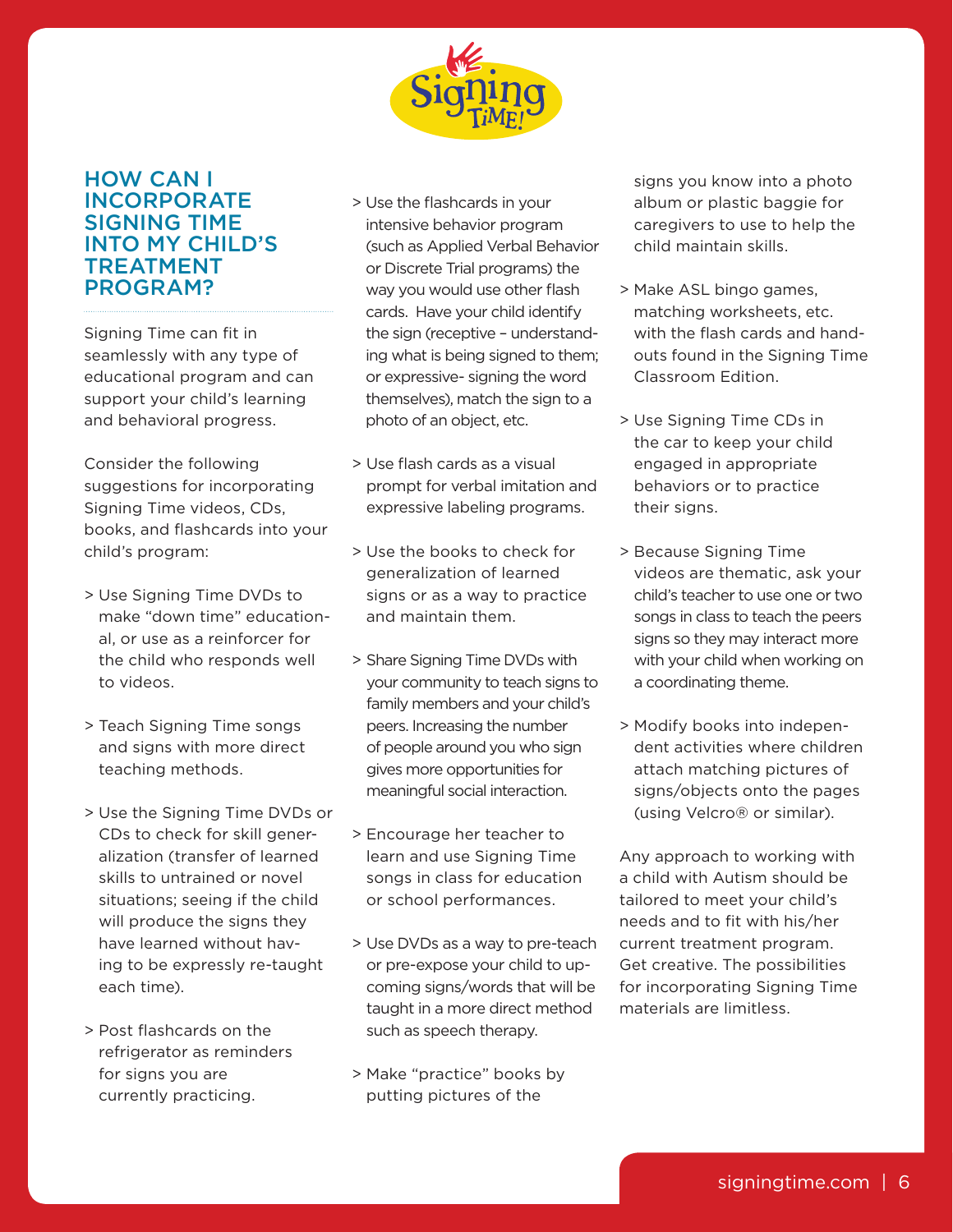

# Tips for **TEACHING AND** Using Signs in DAILY LIFE

**Start with a few signs that are functional yet motivating,**

such as favorite foods, toys, or activities. While you should always speak and sign all the words you know as often as you can, focus on 3-5 frequently-used signs for your child to learn. They will experience success with just one sign. No need to overwhelm them.

### **Specific, concrete signs are more favorable than "catch-**

**all" signs.** Signs for objects (dog, bird, ball), people (mom, brother), or actions (sit, wait, stop, walk) are likely to be more useful at first than abstract concepts like more and please. Instead of general signs such as eat and drink, favor more specific signs like cookie, cracker, apple, milk, juice, etc., until your child has a large signing vocabulary.

#### **Repetition, repetition, repetition.**

EVERY time you say the word, sign it. The more chances your child has to use the signs, the quicker he or she will learn to use them spontaneously. Create occasions where your child can practice signing.

#### **Make it a part of your daily**

**routine.** If activities are embedded into your daily routine, they will become natural and will provide cues to your child to use previously-learned skills.

#### **Always talk while signing.**

Sign is used to augment, or add to, your child's communication options. It provides a chance for your child to practice through verbal imitation. Pair spoken words with sign as often as you say them.

#### **Use eye contact/joint attention.**

Because signing is visual, it is a natural way to teach your child to gain your attention and to shift his or her attention when asked. Use signing as an opportunity to practice pairing eye contact with signed requests.

**Be consistent.** All caregivers should be aware of the current signs being worked on as well as their proper production. Caregivers should be consistent in how they model the signs.

**Hand-over-hand production/ prompting:** Many children with Autism have difficulty imitating others. While physical prompting techniques are generally not recommended for teaching sign language, sometimes it may be appropriate to gently take your child's hands and help them form the sign. This is called hand-over-hand signing. It is common for children with Autism to begin to offer their hands to request the physical prompt. If a child cannot imitate a new sign, talk with your child's behavior specialist and speech and language pathologist about whether or not an occasional hand-over-hand teaching approach is appropriate for your child.

**Keep it fun!** While effective communication is essential, don't make this a drill or a chore. Keep it fun, simple, easy, and natural so as to avoid creating resistance or resentment in your child. Children will sign when they are ready. Be patient.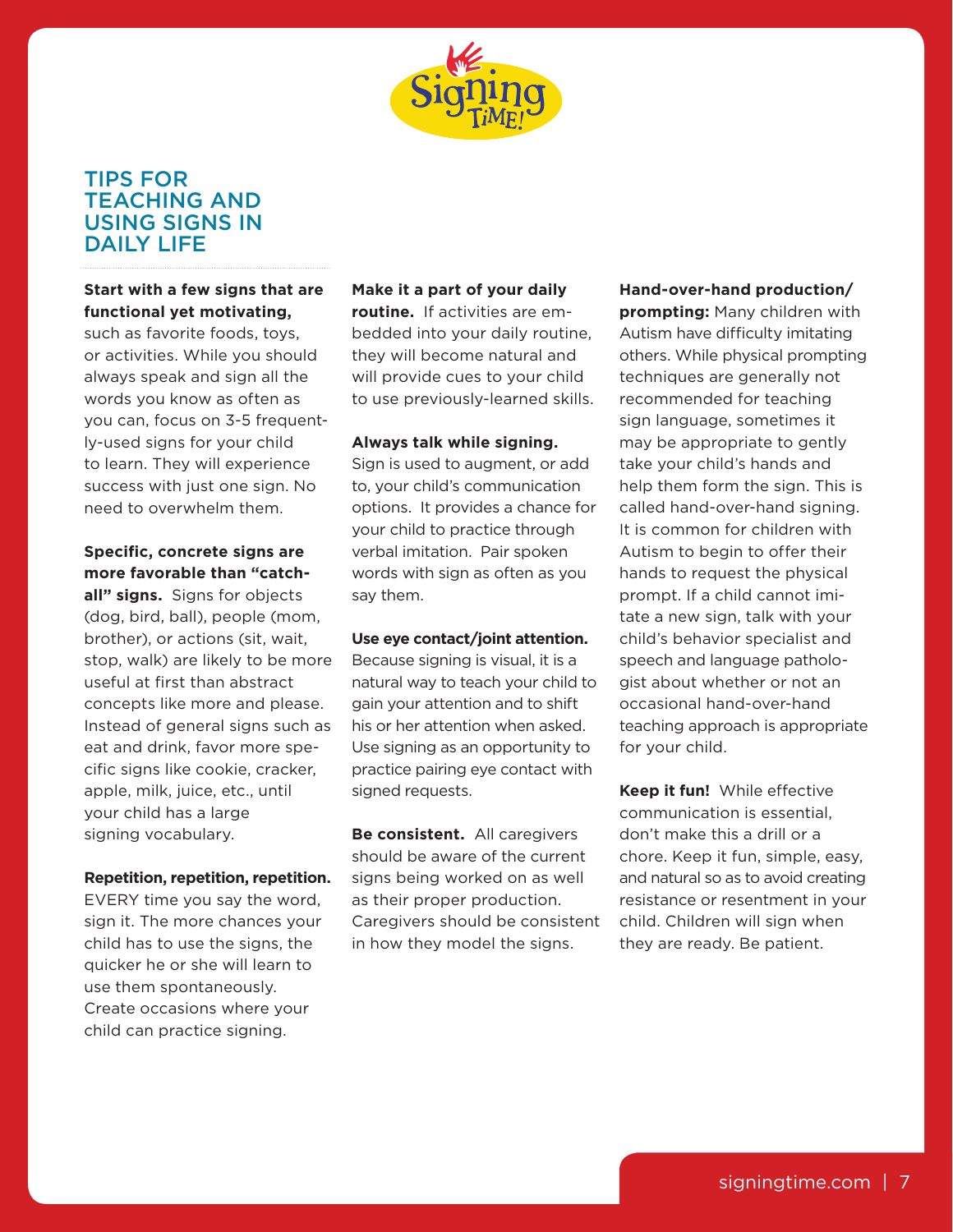

# Success Stories

### **"I am a preschool teacher to six children, ages three to five, diagnosed with autism.** All of the boys have normal intelligence but many social and behavioral challenges. Also, all of them have very limited verbal skills, with most of them being essentially non-verbal. Some will echo things they have heard, but purposeful commu-

From day one, we have used ASL paired with verbal language in the classroom to encourage communication and prompt verbal skills from each child. After a few weeks, the children were able to use at least one sign consistently, generally with prompting from myself and my aide.

nication is a struggle.

After consulting with the speech therapist, I began bringing Signing Time into the classroom. We've seen an increase in communication attempts with using DVDs and flash cards with the children. The DVDs hold the kids' attention, and the repetition of each sign, shown by several different children, really seems to excite my students.

Because my students are easily over-stimulated, we can show them short clips from within each DVD without it feeling

like cutting anything off in the middle. They also enjoy looking at the flash cards and trying to mimic the signs pictured.

We love Signing Time and it is a fantastic learning tool for our preschool!"

*Allison Bailey Beard AU PreK teacher North Carolina*

*"We've seen an increase in communication attempts with using DVDs and flash cards with the children."*



**Autism Play & Sign Set**

www.SigningTime.com/ Autism-Play-and-Sign-Set

**"My youngest son Braden's hearing was tested when he was 18 months old and he was diagnosed with a moderate/ severe hearing loss.** The next day I went and bought as many volumes of Signing Time as I could find and did 1 to 2 hours a day of Signing Time. It was such a strength to me as a parent to feel that I could physically DO something to try to help my child. Well, four more hearing tests later my son's hearing was normal, but other tests revealed PDD-NOS and finally, Autistic. Signing Time was still a huge factor in communicating with our son. Though we now knew he was able to hear us, he still lacked the attention and desire to communicate. Using sign language gave us more than one option for communication. It turned our spoken vocabulary into works of art, pictures that Braden could better understand. Signing Time will always be close to our hearts as being the first of many helping hands (literally) at a time when we needed it most. Thank you Two Little Hands Productions and all those associated with Signing Time, you have truly changed many lives for the better."

*Amy Baker Salt Lake City, Utah Utah Walk Now for Autism Speaks Co-Chair, 2010*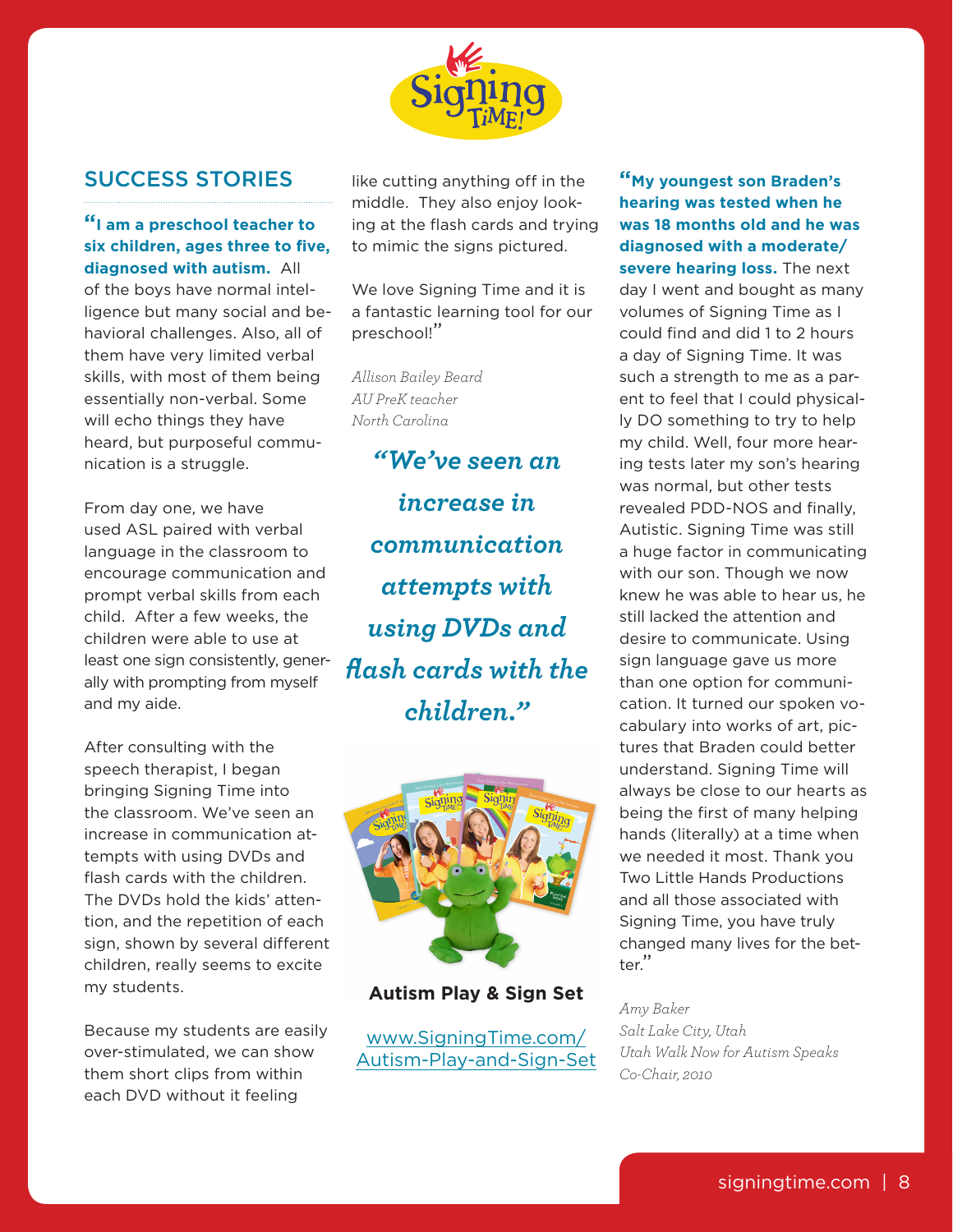

**"My daughter, Alena, is six and a half years old.** The day before her third birthday, she was diagnosed as severely autistic with a global developmental delay. When she turned four, she still wasn't responding to speech therapy, despite every effort being made to coax communication out of her.

Alena would echo lines from television shows or from the people around her, but nothing constructive was coming out of her – no effort to communicate her needs or wants.

My older sister sent me the first three episodes of Signing Time just after Alena's fourth birthday, wondering if they might help her. To my amazement, Alena not only learned to sign, but she quickly started using words along with her signs!! After six months of signing with only the first three videos, my daughter was using more words than she had in her entire life!

I quickly purchased the rest of Series One, and watched her communication explode! She will now use two- and threeword sentences, and she'll sign four to five words in a row to tell us what she wants or needs!

Today starts Alena's ABA therapy, and thanks to Signing Time and my own hard work,

she's going to be potty training for the first time, because she's finally got the skills to be able to tell us that she needs to use the toilet.

As a mother, I can't even begin to express my gratitude towards Signing Time, and my sister for introducing me to it. The bond it's created with my daughter has been astronomical."

*Jen Norton Ontario, Canada*

**"When my son was two, he had no spoken language.** He had spoken a few words and animal sounds at around 14 months, but over the course of the next few months, he seemed to lose even those. Shortly after his second birthday, he was diagnosed with Autism Spectrum Disorder (ASD).

We started early intervention immediately. Because my son was able to imitate words and sounds on occasion, we didn't use a lot of sign language with him. After six months of therapy, we still weren't getting him to speak. Something wasn't working and I so desperately wanted to communicate with him. I had heard good things about the Signing Time videos from another autism family, so I bought Baby Signing Time Vol. 1. My son loved the videos, and

my daughter, who was about 8 months old at the time, even learned to signed "milk" and "more." I knew they liked the videos so we kept watching them, but I wasn't sure if my son was learning anything.

Then one day, my son spontaneously signed and spoke "eat." I couldn't believe it! We had used "more" and "all done" in therapy, but he learned "eat" entirely from the videos. I realized then that he was learning and that Signing Time was helping him with both expressive and receptive language. Since then, I've been signing consistently at home. He is almost 3 now, and although each new sign is still a challenge for him to pick up, he has recently signed "help," "thank you" and "cookie." If he is upset and can't get a word out, he can often form a sign. And most of the time, when he does use a sign, he pairs it with the spoken word. I even hear him singing the Baby Signing Time theme in his crib."

*Jennifer Bush San Jose, California*